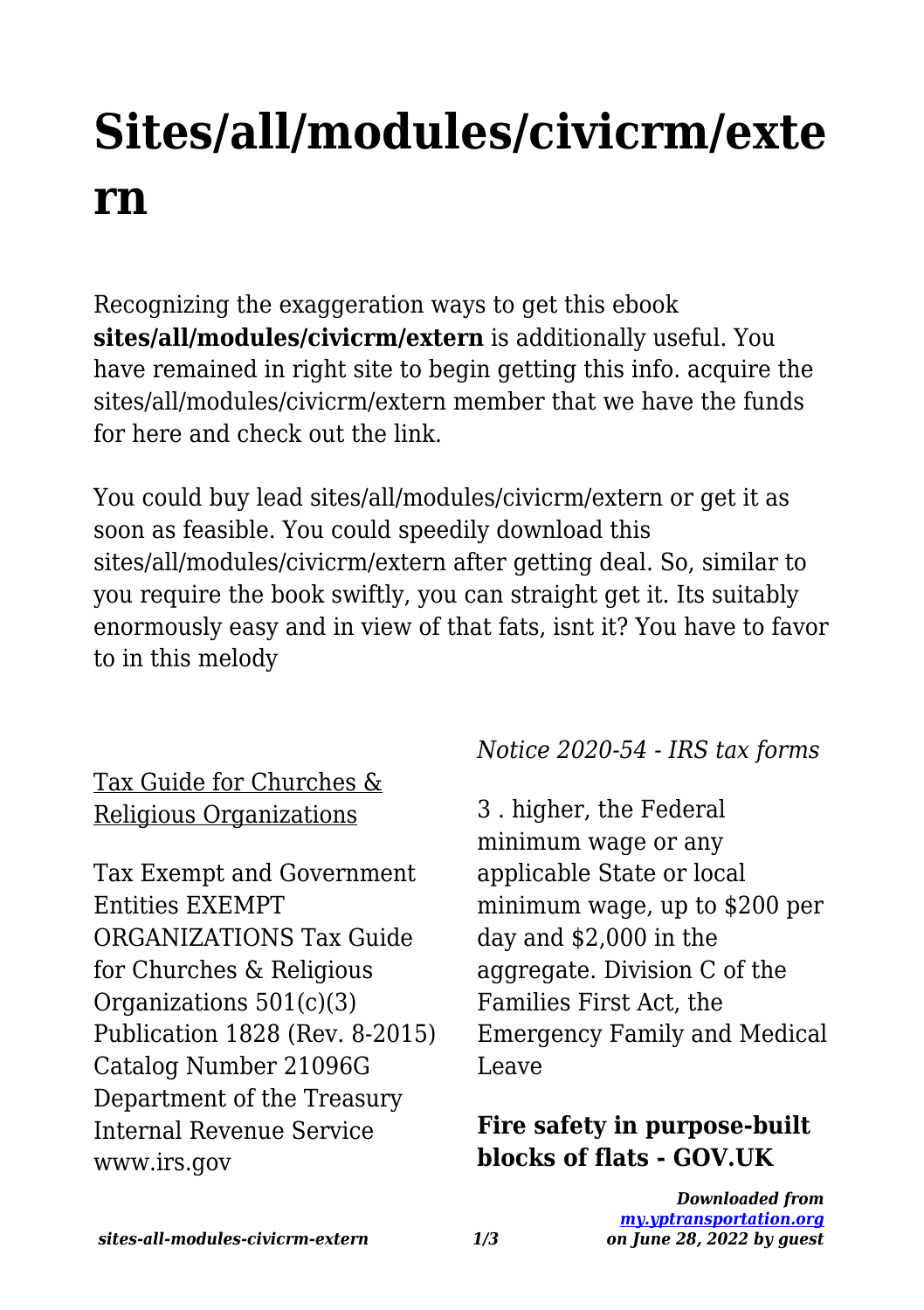6 Fire safety in purpose-built blocks of flats 40. Review of fire risk assessments 49 Part E: Managing fire risk – preventing fires 51 41. Introduction 52 42. Smoking 52 43. Arson 53 44. Housekeeping 55

# **U.S. Department of Labor Wage and Hour Division - DOL**

\*Note: The Department of Labor revised the regulations located at 29 C.F.R. pa rt 541 with an effective date of January 1, 2020. WHD will continueto enforce the 2004 part 541 regulations t hrough December 31,2019 , including the

*C 14 - COVID-19 - SARS-CV-2 14*

Chapter 14a - 3. COVID-19 - SARS-Cov-2. Chapter 14a - COVID-19 - YXY-CoV-2 28 February 2022. Table 1: UK Infection fatality ratio and estimated total numbers of …

## **Final Report of the Federal Commission on School Safety (PDF)**

presented to the. president of the united states december 18, 2018. final report of the federal commission on . school safety. 7klvuhsruwlvxqghuuhylhzdvri' hfhpehu 6rphvwdwhphqwvlqwklvuhsru wgr

#### **The Small Business Owner's Guide to the CARES Act - Senate**

The Small Business Owner's Guide to the CARES Act The programs and initiatives in the Coronavirus Aid, Relief, and Economic Security (CARES) Act that was just passed by Congress are intended to assist business owners with whatever needs they have right now . When implemented, there will

# **Updated IPAC measures COVID-19 - Public Health Ontario**

Notice PHO provides scientific and technical advice to Ontario's government, public health organizations and health care providers. PHO's work is guided by …